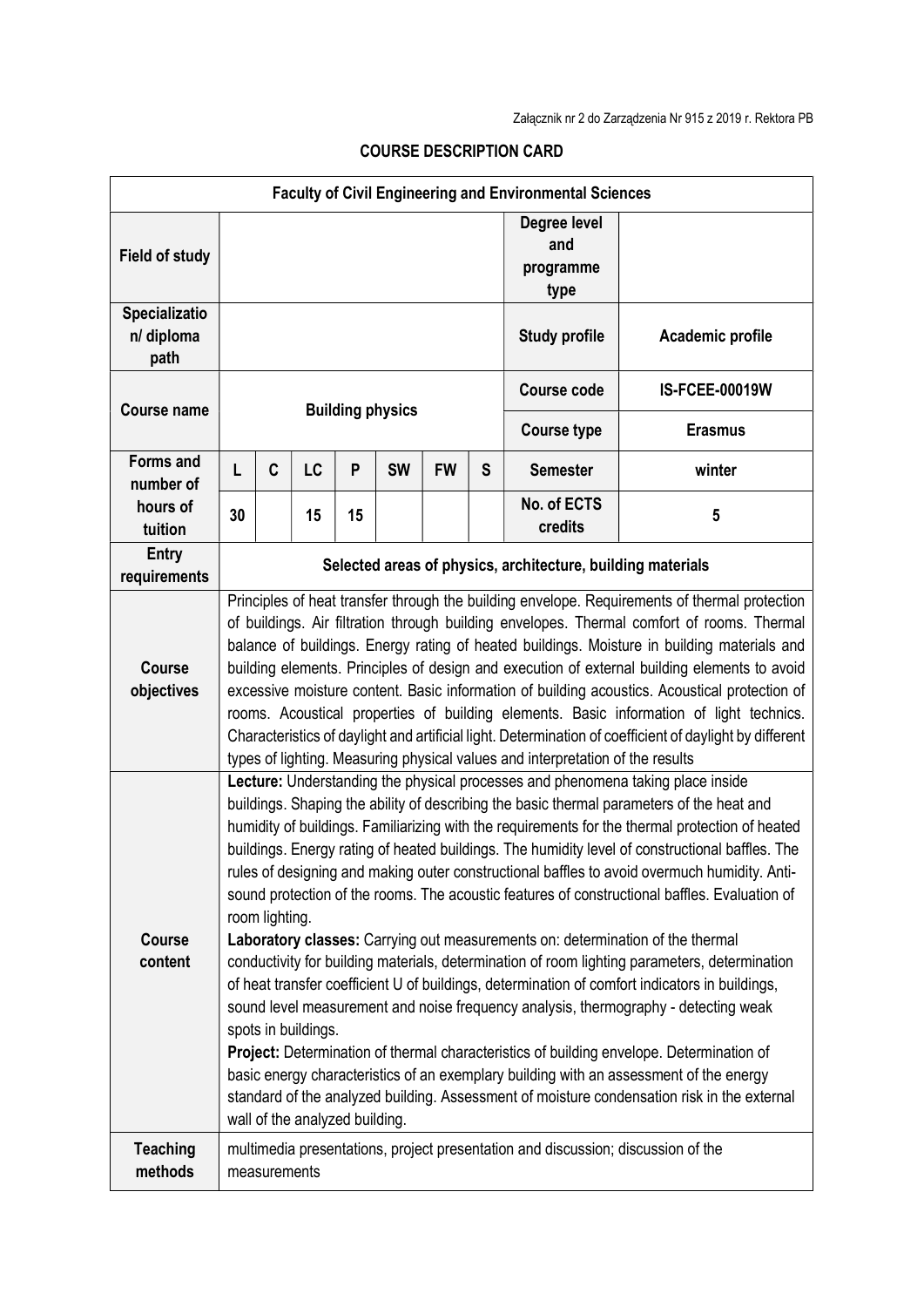| <b>Assessment</b><br>method      | lecture - written exam, laboratory classes - evaluation of reports, project - project completion                                                                                           |                                                                        |  |  |  |  |
|----------------------------------|--------------------------------------------------------------------------------------------------------------------------------------------------------------------------------------------|------------------------------------------------------------------------|--|--|--|--|
| Symbol of<br>learning<br>outcome | <b>Learning outcomes</b>                                                                                                                                                                   | <b>Reference to the learning</b><br>outcomes for the field of<br>study |  |  |  |  |
| L01                              | the graduate student knows and understands the basics of<br>building physics and understands the phenomena connected<br>with heat transfer and humidity movement in building<br>structures | K_B1_W01<br>K_B1_W07                                                   |  |  |  |  |
| LO <sub>2</sub>                  | knows the basic principles of air filtration in buildings                                                                                                                                  | K_B1_W01<br>K_B1_W07<br>K_B1_U07                                       |  |  |  |  |
| LO <sub>3</sub>                  | knows the rules for calculating and measurements of basic<br>physical quantities; can select the tools for measuring<br>physical parameters and use them                                   | K_B1_W07<br>K_B1_U07<br>K_B1_K01                                       |  |  |  |  |
| <b>LO4</b>                       | can calculate physical parameters and interpret their results,<br>can perform and assess the energy performance of a building                                                              | K_B1_W01<br>K_B1_W01<br>K_B1_U07                                       |  |  |  |  |
| LO <sub>5</sub>                  | can assess the thermal comfort in rooms based on PMV and<br>PPD indicators, can determine the acoustic features of<br>structural partitions and lighting in rooms                          | K_B1_W01<br>K_B1_U02<br>K_B1_U07<br>K_B1_K04                           |  |  |  |  |
| LO <sub>6</sub>                  | able to design the outer partition to avoid internal moisture                                                                                                                              | K_B1_W01<br>K_B1_U07                                                   |  |  |  |  |
| Symbol of<br>learning<br>outcome | Methods of assessing the learning outcomes                                                                                                                                                 | Type of tuition during<br>which the outcome is<br>assessed             |  |  |  |  |
| LO1                              | written and oral evaluation                                                                                                                                                                | L, LC, P                                                               |  |  |  |  |
| LO <sub>2</sub>                  | written and oral evaluation                                                                                                                                                                | L, P                                                                   |  |  |  |  |
| LO <sub>3</sub>                  | written and oral evaluation; project completion and defence;<br>evaluation of reports                                                                                                      | L, LC, P                                                               |  |  |  |  |
| <b>LO4</b>                       | project completion and defence                                                                                                                                                             | P                                                                      |  |  |  |  |
| LO <sub>5</sub>                  | evaluation of reports                                                                                                                                                                      | L, LC                                                                  |  |  |  |  |
| LO <sub>6</sub>                  | written and oral evaluation; project completion                                                                                                                                            | L, P                                                                   |  |  |  |  |
|                                  | No. of hours                                                                                                                                                                               |                                                                        |  |  |  |  |
|                                  | lecture attendance                                                                                                                                                                         | 30                                                                     |  |  |  |  |
| <b>Calculation</b>               | participation in classes, laboratory classes, etc                                                                                                                                          | 30                                                                     |  |  |  |  |
|                                  | performing design tasks at home                                                                                                                                                            | 30                                                                     |  |  |  |  |
|                                  | participation in student-teacher sessions related to the<br>classes/project                                                                                                                | 20                                                                     |  |  |  |  |
|                                  | preparation for the exam / test                                                                                                                                                            | 20                                                                     |  |  |  |  |
|                                  | preparation to the project classes                                                                                                                                                         | 20                                                                     |  |  |  |  |
|                                  | <b>TOTAL:</b>                                                                                                                                                                              | 150                                                                    |  |  |  |  |